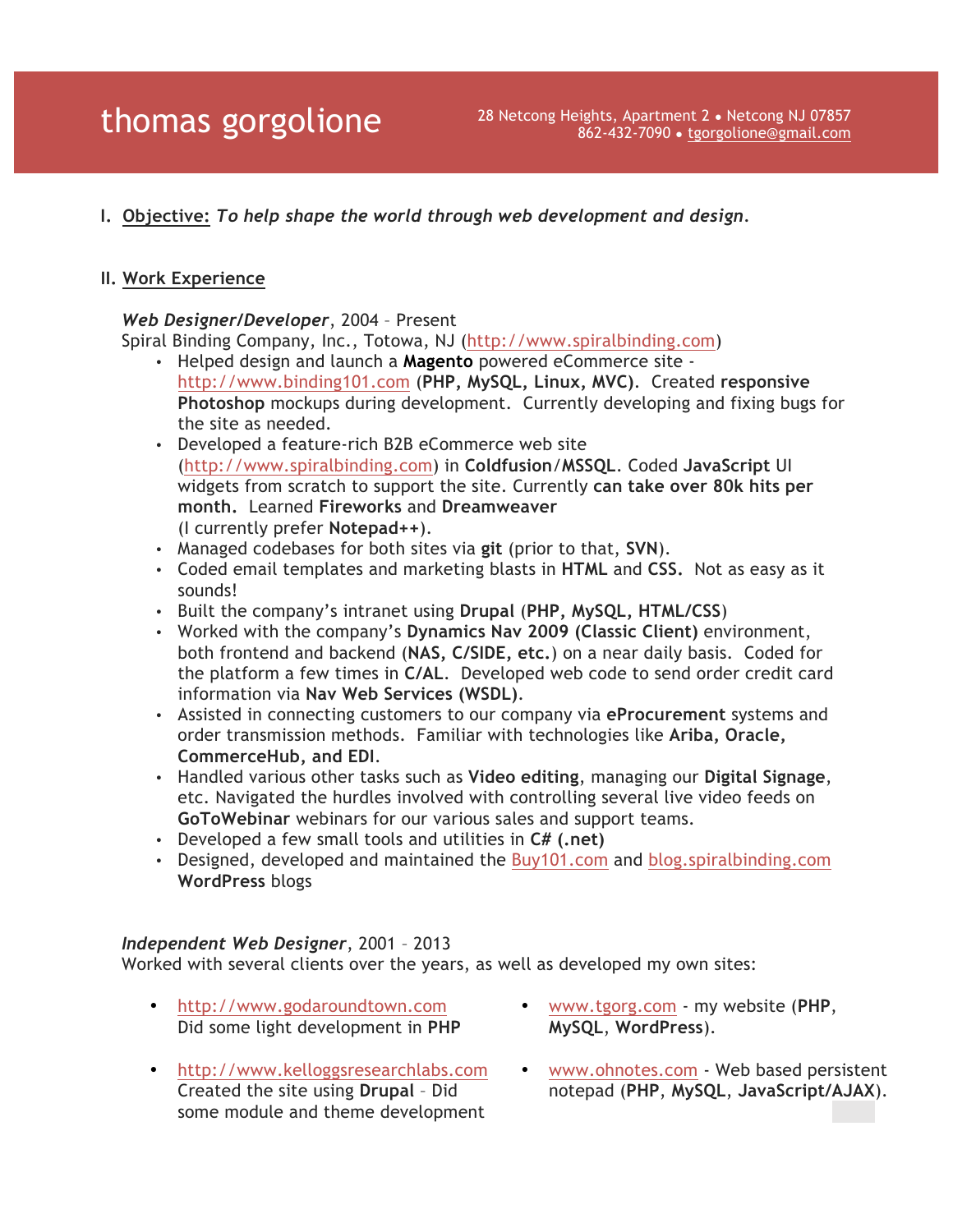Developed the following older sites below in **HTML** and **CSS (and at times PHP)** (*some of these links may not work or may not contain my work anymore*):

- http://www.jwheritage.com
- http://www.heritageinsulations.com
- http://www.raw-deal.net
- http://www.justineimpressions.com
- http://www.a-c-chiropractic.com
- http://www.daverupprecht.com
- http://www.dun-ritepainting.com
- http://www.twoinchcuffs.com

# **III.Interests, Strengths, and Weaknesses**

- + Especially likes to build/code features that are useful
- + Quick Learner, able to understand new concepts and get up to speed quickly
- + Detail Oriented, likes to make sure things are "done right"
- + Has a wide range of knowledge over multiple disciplines within the sphere of computers and technology
- Not a morning person
- Sometimes too focused on details to the point of losing sight of the big picture

# **IV. Education**

**Degree: Computer Science** - May, 2008 - Nyack College, Nyack, NY - *GPA: 3.575 Related Coursework:*

Web Design, Aesthetics and Design, Intro into Programming I (VB.net), Intro into Programming II (**Java**), Internet Database Management (**SQL**), Independent Study learning **Flash**

# *Related Projects:*

Nyack CS Website (**Drupal, PHP, MySQL, Linux**), "An Important Lesson" (**Flash** Cartoon), Layout Designer and Cartoonist for "The Forum" College Magazine (**Adobe InDesign/Illustrator**), **Radio** personality for WNYK, CS Lab Attendant/Tutor (**Communication Skills**), **ACM** Meetings, Various **Video projects**

**High School Diploma** - Graduation: June, 2003 - Hopatcong High School, Hopatcong NJ

# *Related Coursework/Projects:*

Programming 1 and 2 (**C++**), Cartoonist for School Newspaper Hopatcong Cross Country Website

**Training, Magento Fundamentals**: 2015 **Training, C** Programming: 2001 - Dr. Paul Ogushwitz, Hopatcong, NJ **Training, Microsoft Office**: 1998? - Hopatcong, NJ